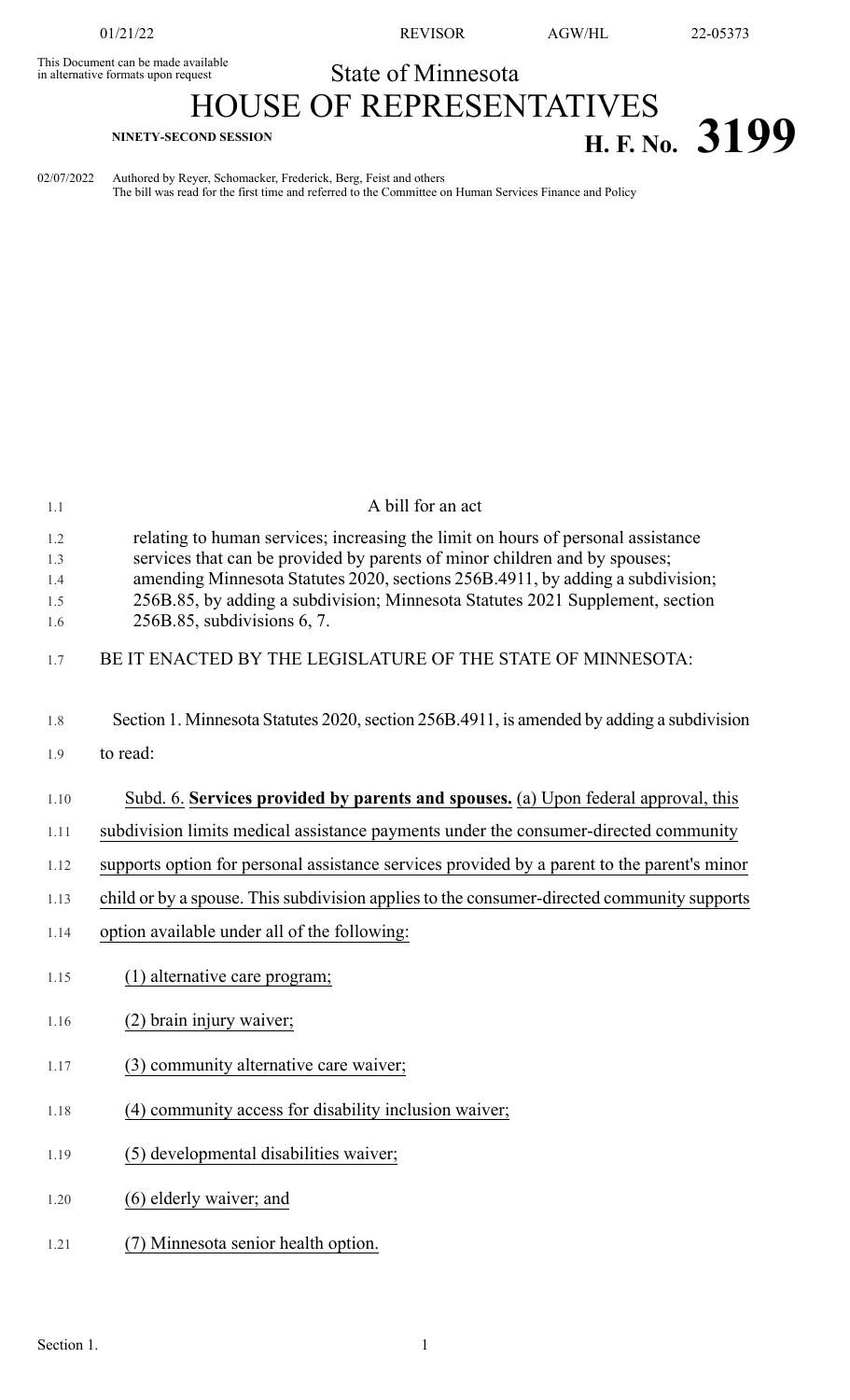01/21/22 REVISOR AGW/HL 22-05373

| 2.1  | (b) For the purposes of this subdivision, "parent" means a parent, stepparent, or legal            |
|------|----------------------------------------------------------------------------------------------------|
| 2.2  | guardian of a minor.                                                                               |
| 2.3  | (c) If multiple parents are providing personal assistance services to their minor child or         |
| 2.4  | children, each parent may provide up to 40 hours of personal assistance services in any            |
| 2.5  | seven-day period regardless of the number of children served. The total number of hours            |
| 2.6  | of personal assistance services provided by all of the parents must not exceed 80 hours in         |
| 2.7  | a seven-day period regardless of the number of children served.                                    |
| 2.8  | (d) If only one parent is providing personal assistance services to a minor child or               |
| 2.9  | children, the parent may provide up to 60 hours of personal assistance services in a seven-day     |
| 2.10 | period regardless of the number of children served.                                                |
| 2.11 | (e) If a spouse is providing personal assistance services, the spouse may provide up to            |
| 2.12 | 60 hours of personal assistance services in a seven-day period.                                    |
| 2.13 | (f) This subdivision must not be construed to permit an increase in the total authorized           |
| 2.14 | consumer-directed community supports budget for an individual.                                     |
| 2.15 | (g) If parents are providing all of their minor child's authorized units of personal assistance    |
| 2.16 | services or if the person's spouse is providing all of the person's authorized units of personal   |
| 2.17 | assistance services, the consumer-directed community supports community support plan               |
| 2.18 | must include clearly identified measures to prevent social isolation of the minor or married       |
| 2.19 | person. If the staffing situation described in this paragraph is temporary and due to a staffing   |
| 2.20 | crisis, the consumer-directed community supports community support plan must also include          |
| 2.21 | clearly identified measures to recruit additional direct care staff to provide personal assistance |
| 2.22 | services.                                                                                          |
| 2.23 | <b>EFFECTIVE DATE.</b> This section is effective January 1, 2023, or upon federal approval,        |
| 2.24 | whichever is later. The commissioner of human services shall inform the revisor of statutes        |
| 2.25 | when federal approval is obtained.                                                                 |
| 2.26 | Sec. 2. Minnesota Statutes 2021 Supplement, section 256B.85, subdivision 6, is amended             |
| 2.27 | to read:                                                                                           |
|      |                                                                                                    |
| 2.28 | Subd. 6. Community first services and supports service delivery plan. (a) The CFSS                 |
| 2.29 | service delivery plan must be developed and evaluated through a person-centered planning           |
| 2.30 | process by the participant, or the participant's representative or legal representative who        |
| 2.31 | may be assisted by a consultation services provider. The CFSS service delivery plan must           |
| 2.32 | reflect the services and supports that are important to the participant and for the participant    |
| 2.33 | to meet the needs assessed by the certified assessor and identified in the coordinated service     |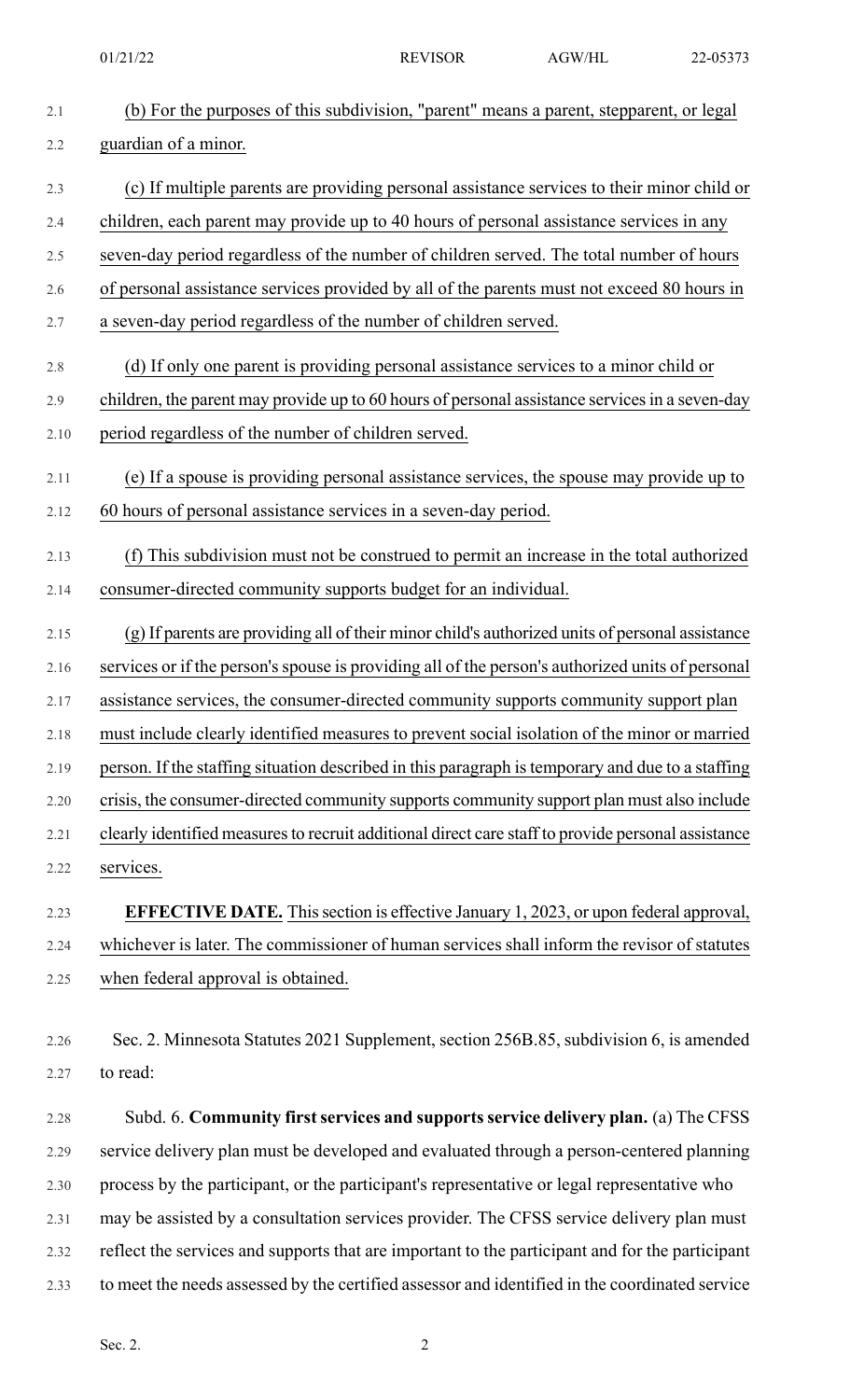| 3.1  | and support plan identified in sections 256B.092, subdivision 1b, and 256S.10. The CFSS        |
|------|------------------------------------------------------------------------------------------------|
| 3.2  | service delivery plan must be reviewed by the participant, the consultation services provider, |
| 3.3  | and the agency-provider or FMS provider prior to starting services and at least annually       |
| 3.4  | upon reassessment, or when there is a significant change in the participant's condition, or    |
| 3.5  | a change in the need for services and supports.                                                |
| 3.6  | (b) The commissioner shall establish the format and criteria for the CFSS service delivery     |
| 3.7  | plan.                                                                                          |
| 3.8  | (c) The CFSS service delivery plan must be person-centered and:                                |
| 3.9  | (1) specify the consultation services provider, agency-provider, or FMS provider selected      |
| 3.10 | by the participant;                                                                            |
| 3.11 | (2) reflect the setting in which the participant resides that is chosen by the participant;    |
| 3.12 | (3) reflect the participant's strengths and preferences;                                       |
| 3.13 | (4) include the methods and supports used to address the needs as identified through an        |
| 3.14 | assessment of functional needs;                                                                |
| 3.15 | (5) include the participant's identified goals and desired outcomes;                           |
| 3.16 | (6) reflect the services and supports, paid and unpaid, that will assist the participant to    |
| 3.17 | achieve identified goals, including the costs of the services and supports, and the providers  |
| 3.18 | of those services and supports, including natural supports;                                    |
| 3.19 | (7) identify the amount and frequency of face-to-face supports and amount and frequency        |
| 3.20 | of remote supports and technology that will be used;                                           |
| 3.21 | (8) identify risk factors and measures in place to minimize them, including individualized     |
| 3.22 | backup plans;                                                                                  |
| 3.23 | (9) be understandable to the participant and the individuals providing support;                |
| 3.24 | (10) identify the individual or entity responsible for monitoring the plan;                    |
| 3.25 | (11) be finalized and agreed to in writing by the participant and signed by individuals        |
| 3.26 | and providers responsible for its implementation;                                              |
| 3.27 | (12) be distributed to the participant and other people involved in the plan;                  |
| 3.28 | (13) prevent the provision of unnecessary or inappropriate care;                               |
| 3.29 | (14) include a detailed budget for expenditures for budget model participants or               |
| 3.30 | participants under the agency-provider model if purchasing goods; and                          |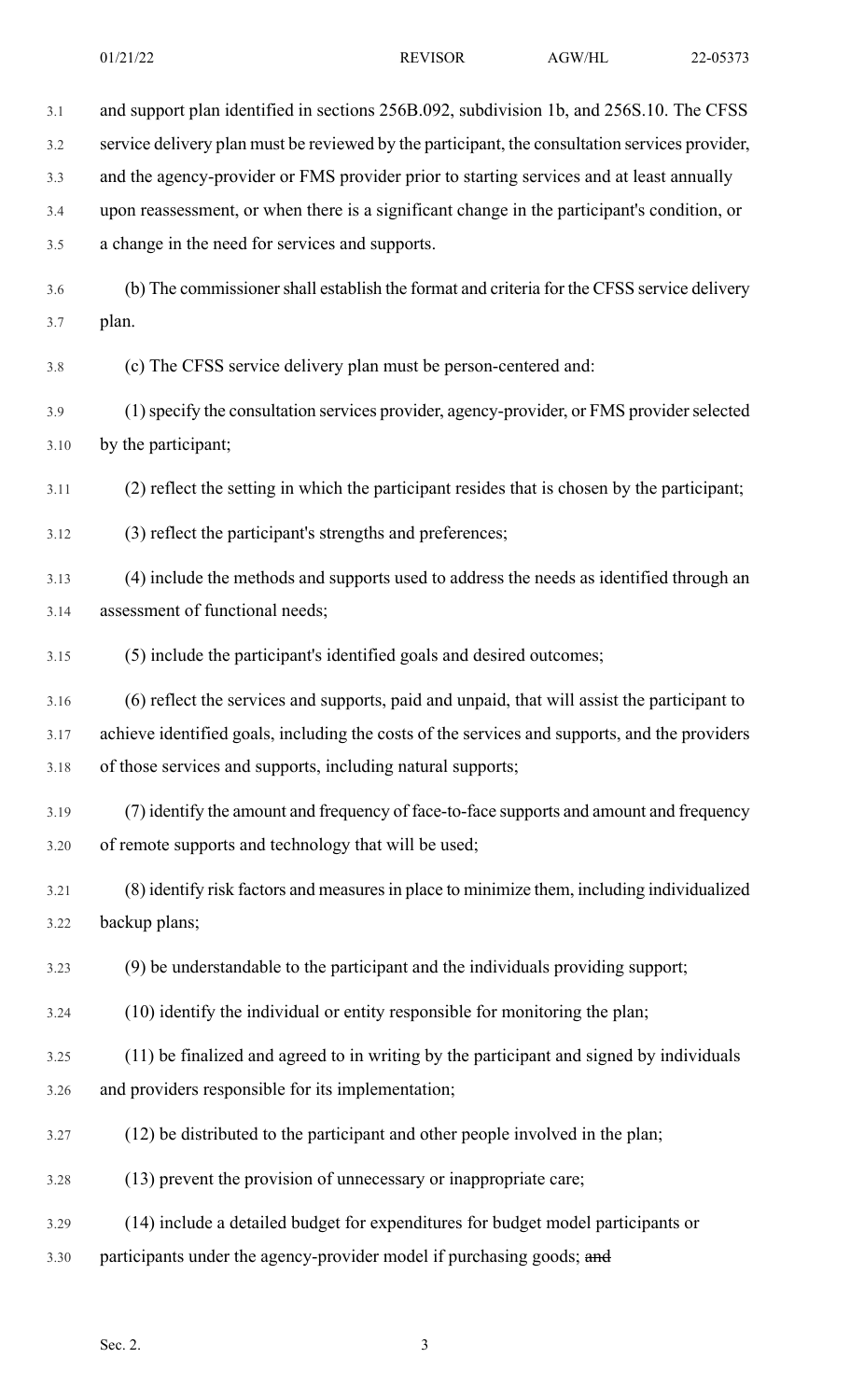4.1 (15) include a plan for worker training and development provided according to 4.2 subdivision 18a detailing what service components will be used, when the service components 4.3 will be used, how they will be provided, and how these service components relate to the 4.4 participant's individual needs and CFSS support worker services.; 4.5 (16) include clearly identified measuresto preventsocial isolation of a minor participant 4.6 if all of the minor participant's support workers are the participant's parents, or of a married 4.7 participant if the participant's spouse is the participant's only support worker; and 4.8 (17) include clearly identified measures to recruit additional support workers if the 4.9 staffing situation described in clause (16) is temporary and due to a staffing crisis. 4.10 (d) The CFSS service delivery plan must describe the units or dollar amount available 4.11 to the participant. The total units of agency-provider services or the service budget amount 4.12 for the budget model include both annual totals and a monthly average amount that cover 4.13 the number of months of the service agreement. The amount used each month may vary, 4.14 but additional funds must not be provided above the annual service authorization amount, 4.15 determined according to subdivision 8, unless a change in condition is assessed and 4.16 authorized by the certified assessor and documented in the coordinated service and support 4.17 plan and CFSS service delivery plan. 4.18 (e) In assisting with the development or modification of the CFSS service delivery plan 4.19 during the authorization time period, the consultation services provider shall: 4.20 (1) consult with the FMS provider on the spending budget when applicable; and 4.21 (2) consult with the participant or participant's representative, agency-provider, and case 4.22 manager or care coordinator. 4.23 (f) The CFSS service delivery plan must be approved by the consultation services provider 4.24 for participants without a case manager or care coordinator who isresponsible for authorizing 4.25 services. A case manager or care coordinator must approve the plan for a waiver or alternative 4.26 care program participant. 4.27 **EFFECTIVE DATE.** Thissection is effective January 1, 2023, or upon federal approval, 4.28 whichever is later. The commissioner of human services shall inform the revisor of statutes 4.29 when federal approval is obtained.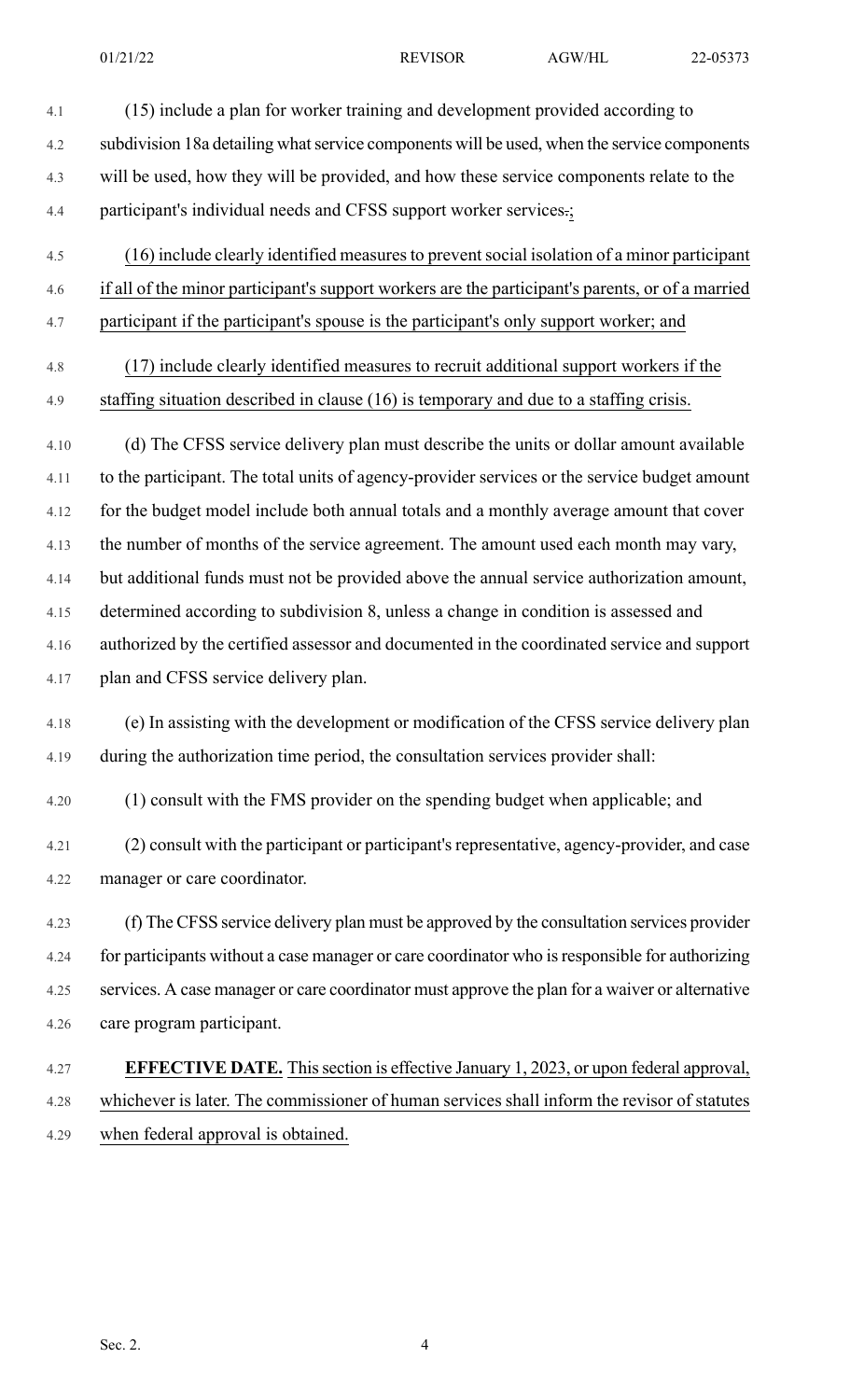| 5.1  | Sec. 3. Minnesota Statutes 2021 Supplement, section 256B.85, subdivision 7, is amended            |
|------|---------------------------------------------------------------------------------------------------|
| 5.2  | to read:                                                                                          |
| 5.3  | Subd. 7. Community first services and supports; covered services. Services and                    |
| 5.4  | supports covered under CFSS include:                                                              |
| 5.5  | (1) assistance to accomplish activities of daily living (ADLs), instrumental activities of        |
| 5.6  | daily living (IADLs), and health-related procedures and tasks through hands-on assistance         |
| 5.7  | to accomplish the task or constant supervision and cueing to accomplish the task;                 |
| 5.8  | (2) assistance to acquire, maintain, or enhance the skills necessary for the participant to       |
| 5.9  | accomplish activities of daily living, instrumental activities of daily living, or health-related |
| 5.10 | tasks;                                                                                            |
| 5.11 | (3) expenditures for items, services, supports, environmental modifications, or goods,            |
| 5.12 | including assistive technology. These expenditures must:                                          |
| 5.13 | (i) relate to a need identified in a participant's CFSS service delivery plan; and                |
| 5.14 | (ii) increase independence or substitute for human assistance, to the extent that                 |
| 5.15 | expenditures would otherwise be made for human assistance for the participant's assessed          |
| 5.16 | needs;                                                                                            |
| 5.17 | (4) observation and redirection for behavior or symptoms where there is a need for                |
| 5.18 | assistance;                                                                                       |
| 5.19 | (5) back-up systems or mechanisms, such as the use of pagers or other electronic devices,         |
| 5.20 | to ensure continuity of the participant's services and supports;                                  |
| 5.21 | (6) services provided by a consultation services provider as defined under subdivision            |
| 5.22 | 17, that is under contract with the department and enrolled as a Minnesota health care            |
| 5.23 | program provider;                                                                                 |
| 5.24 | (7) services provided by an FMS provider as defined under subdivision 13a, that is an             |
| 5.25 | enrolled provider with the department;                                                            |
| 5.26 | (8) CFSS services provided by a support worker who is a parent, stepparent, or legal              |
| 5.27 | guardian of a participant under age 18, or who is the participant's spouse. These support         |
| 5.28 | workers shall not: Covered services under this clause are subject to the limitations described    |
| 5.29 | in subdivision 7b; and                                                                            |
| 5.30 | (i) provide any medical assistance home and community-based services in excess of 40              |
| 5.31 | hours per seven-day period regardless of the number of parents providing services,                |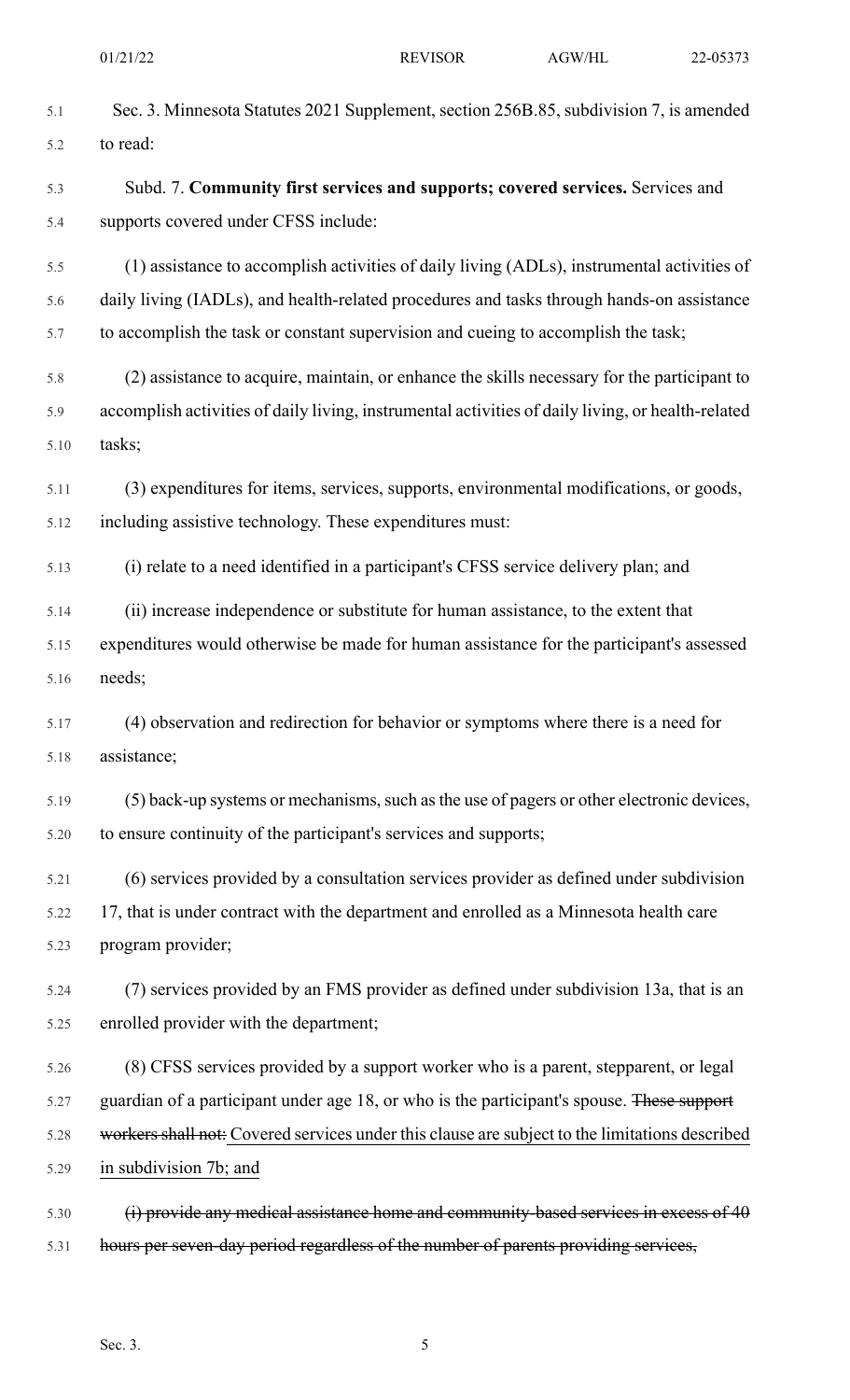| 6.1  | combination of parents and spouses providing services, or number of children who receive     |
|------|----------------------------------------------------------------------------------------------|
| 6.2  | medical assistance services; and                                                             |
| 6.3  | (ii) have a wage that exceeds the current rate for a CFSS support worker including the       |
| 6.4  | wage, benefits, and payroll taxes; and                                                       |
| 6.5  | (9) worker training and development services as described in subdivision 18a.                |
| 6.6  | Sec. 4. Minnesota Statutes 2020, section 256B.85, is amended by adding a subdivision to      |
| 6.7  | read:                                                                                        |
| 6.8  | Subd. 7b. Services provided by parents and spouses. (a) This subdivision applies to          |
| 6.9  | services and supports described in subdivision 7, clause (8).                                |
| 6.10 | (b) If multiple parents are support workers providing CFSS services to their minor child     |
| 6.11 | or children, each parent may provide up to 40 hours of medical assistance home and           |
| 6.12 | community-based services in any seven-day period regardless of the number of children        |
| 6.13 | served. The total number of hours of medical assistance home and community-based services    |
| 6.14 | provided by all of the parents must not exceed 80 hours in a seven-day period regardless of  |
| 6.15 | the number of children served.                                                               |
| 6.16 | (c) If only one parent is a support worker providing CFSS services to the parent's minor     |
| 6.17 | child or children, the parent may provide up to 60 hours of medical assistance home and      |
| 6.18 | community-based services in a seven-day period regardless of the number of children served.  |
| 6.19 | (d) If a spouse is a support worker providing CFSS services, the spouse may provide up       |
| 6.20 | to 60 hours of medical assistance home and community-based services in a seven-day period.   |
| 6.21 | (e) Paragraphs (b) to (d) must not be construed to permit an increase in either the total    |
| 6.22 | authorized service budget for an individual or the total number of authorized service units. |
| 6.23 | (f) A parent or spouse must not receive a wage that exceeds the current rate for a CFSS      |
| 6.24 | support worker, including the wage, benefits, and payroll taxes.                             |
| 6.25 | EFFECTIVE DATE. This section is effective January 1, 2023, or upon federal approval,         |
| 6.26 | whichever is later. The commissioner of human services shall inform the revisor of statutes  |
| 6.27 | when federal approval is obtained.                                                           |